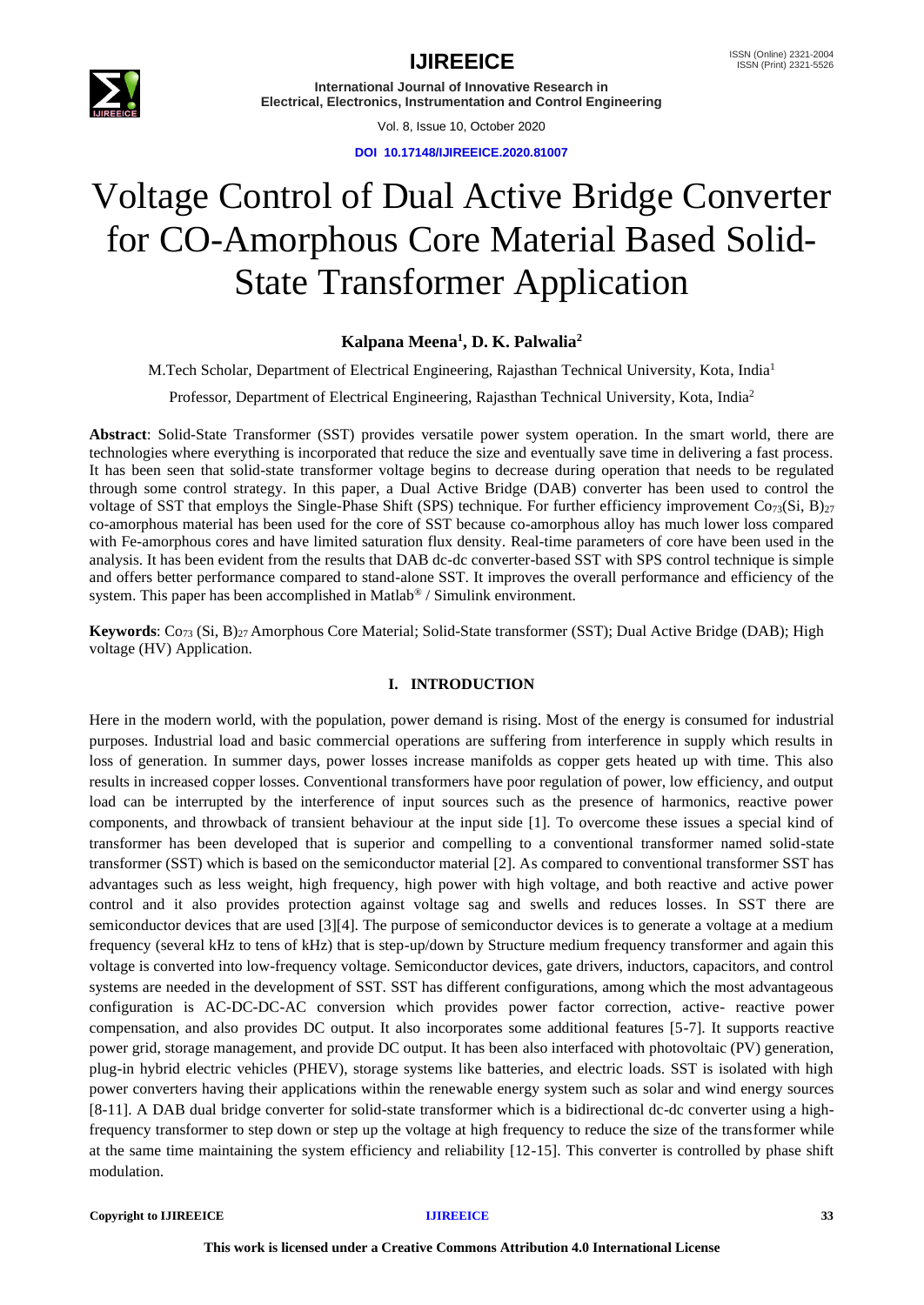



Vol. 8, Issue 10, October 2020

### **DOI 10.17148/IJIREEICE.2020.81007**

### **II. DUAL ACTIVE BRIDGE (DAB) CONFIGURATION**

SST has the capability of bidirectional power flow; its internal dc bus provides to link with renewable energy sources and dc load [10]. It interfaces between medium voltage grid and residential voltage utility ports. The flow of power can be controlled and it distributed along with the low voltage buses and power flow back into the grid. This increases a highly distributed network of electricity. Input AC power from the supply is feed into AC/DC converter their AC converted into DC. This DC is going into DC/AC converter it is the primary H- bridge of dual active bridge (DAB). In primary H-bridge this DC convert into AC which feeds into a small high-frequency transformer which is isolated with DAB [4]. Another side of DAB is the secondary H-bridge which converts AC into DC where we can get DC output or can change into AC.



This system provides regulated power and power factor improvement. The schematic diagram of the solid-state transformer is shown in figure 1. The cost of the system will increase during the increased current stress and performance decreases that may affect the system. DAB can flow of power in both directions. The dual active bridge is shown in figure 2.

### A. *Working of DAB*



**DC-DC Converter**

Fig. 3 Configuration circuit of isolated bidirectional dual active bridge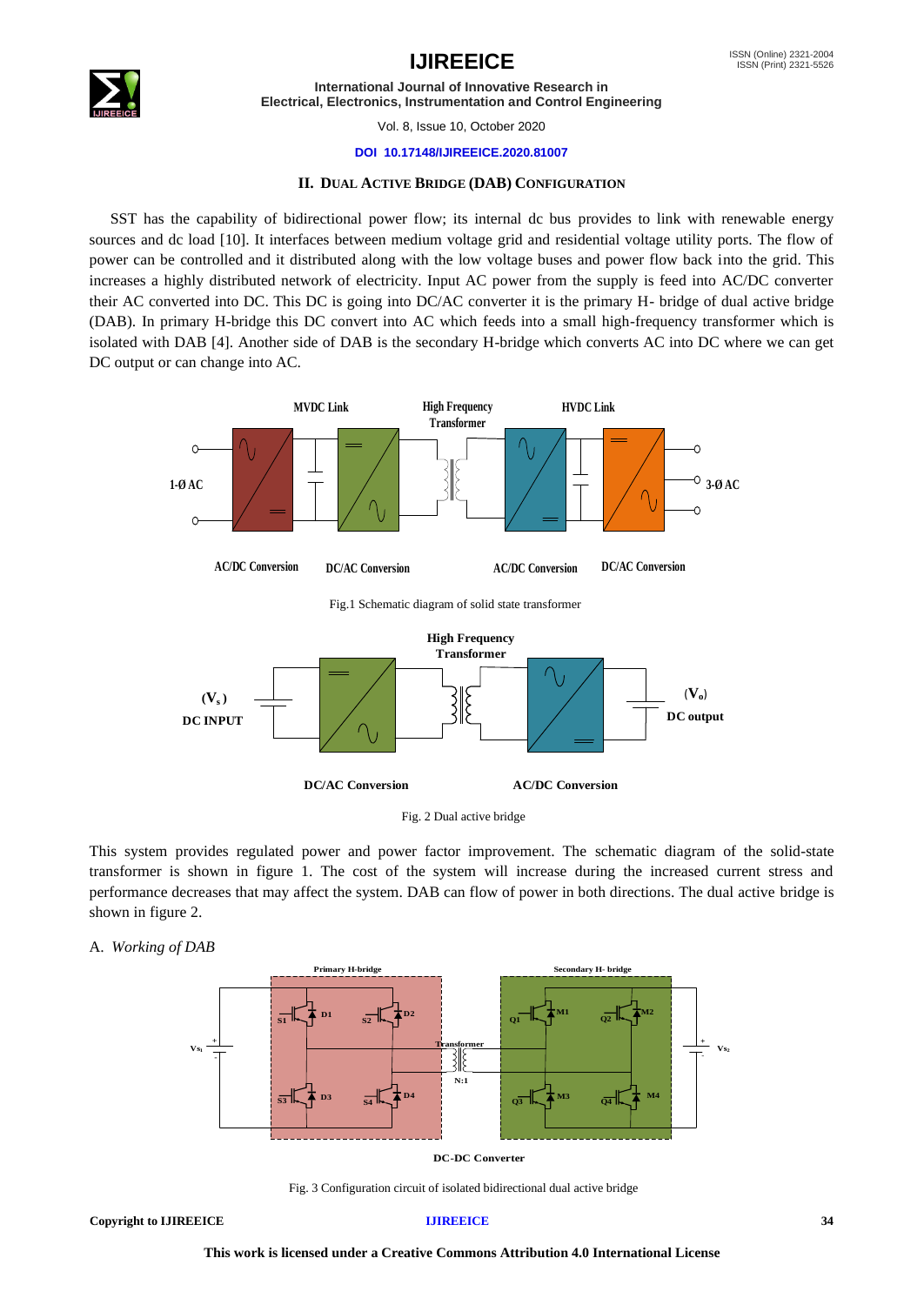

Vol. 8, Issue 10, October 2020

### **DOI 10.17148/IJIREEICE.2020.81007**

There are two converters in the dual active bridge that access high-frequency transformers for galvanic insulation. SST needs bidirectional switches for power flow. Bidirectional power flow is offered by the DAB. For soft switching, a condenser is used parallel to the H-bridge. DAB is operating at constant rated power. A 1-phase H-bridge DAB DC-DC converter has shown in figure 3. Each H-bridge features two legs. There are four switches with four anti-parallel diodes on the low voltage (LV) side. Through the switches  $S1$ ,  $S2 \& S3$ ,  $S4$ , diodes D1, D2  $\& D3$ , D4 are connected in antiparallel mode. Similarly, via the switches Q1, Q2 & Q3, Q4, diodes M1, M2 & M3, M4 are connected in anti-parallel. Between Two H- Bridges, a high-frequency transformer is linked. Via the key H- Bridge, input signal VS1 is applied. Switches S1 & S2 are turn-on at time t1 and Q1 & Q4 are switched on after 50 percent delay switches. At the same time, the S2 & S3 t2 switches are ON. Switches Q2 & Q3 are ON after delivering the step shift.

The power flow equation for SPS control technique is expressed as

$$
P = V_0 N \frac{V_s D (1 - D)}{2 * f_s * L}
$$
 (1)

Where,  $V_s$  = Primary side voltage,  $V_0$  = Secondary side voltage, N = Transformation Ratio, D = Phase shifting ratio,  $f_s$  $=$  Switching frequency,  $L =$  inductance

### **III.MATERIAL USED IN TRANSFORMER**

Various magnetic materials are used in high power applications such as- silicon steel, ferrite, amorphous, and nanocrystalline. Compared with Fe-amorphous cores, the co-amorphous alloy has a much lower loss and reduced saturation flux density [1]. Silicon steel cores have high saturation flux density with having high permeability. Losses are high in silicon steel cores with high-frequency applications. In ferrite material core the losses are moderate and the cost of material is low and low saturation flux density. This type of material the size of the core is large that's why it is not applicable for SST. The nanocrystalline core is the best among all with having high power density and efficiency. The losses are too low in nanocrystalline material but the cost of this material is high. The amorphous alloy has high flux density and losses are moderate. The cost of material is lower than the nanocrystalline core material. It is also suitable for high power applications.

| <b>Material</b>              | <b>Alloy</b><br>composition            | Loss(W/kg)<br>(20KHz, 0.2T) | <b>Saturation</b><br>$B_{\text{sat}}(mT)$ | <b>Permeability</b><br>(50Hz)<br>$\mu_4$ - $\mu_{\text{max}}$ | Max. working<br>Temp. $(^{\circ}C)$ |
|------------------------------|----------------------------------------|-----------------------------|-------------------------------------------|---------------------------------------------------------------|-------------------------------------|
|                              |                                        |                             |                                           |                                                               |                                     |
| Grain-oriented silicon steel | Fe <sub>97</sub> Si <sub>3</sub>       | >1000                       | 2000                                      | $2K-35K$                                                      | 120                                 |
| Advanced silicon steel       | $Fe93$ $5S165$                         | 40                          | 1300                                      | 16K                                                           | 130                                 |
| High-performance ferrite     | $M_nZ_n$                               | 17                          | 500                                       | $1.5K - 15K$                                                  | 100/120                             |
| Fe-amorphous alloy           | $Fe_{76}(Si, B)_{24}$                  | 18                          | 1560                                      | 6.5K-8K                                                       | 150                                 |
| Co-amorphous alloy a         | Co <sub>73</sub> (Si, B) <sub>27</sub> | 5                           | 550                                       | $100K - 150K$                                                 | 90/120                              |
| Co-amorphous alloy b         | $Co_{77}(Si, B)_{23}$                  | 5.5                         | 820                                       | $2K-4.5K$                                                     | 120                                 |
| Co-amorphous alloy c         | Co <sub>80</sub> (Si, B) <sub>20</sub> | 6.5                         | 1000                                      | $1K-2.5K$                                                     | 120                                 |

Table 1. Comparison between different magnetic materials

### **IV.SPS CONTROL TECHNIQUE**

Single-phase shift (SPS) is a very common dual active bridge control scheme. The SPS phase shift preserves the direction of voltage and power flow on both sides of the high-frequency transformer [5]. Because of the high circulating current, when the voltage amplitude of both the SST side is unbalanced, there is an increase in the resulting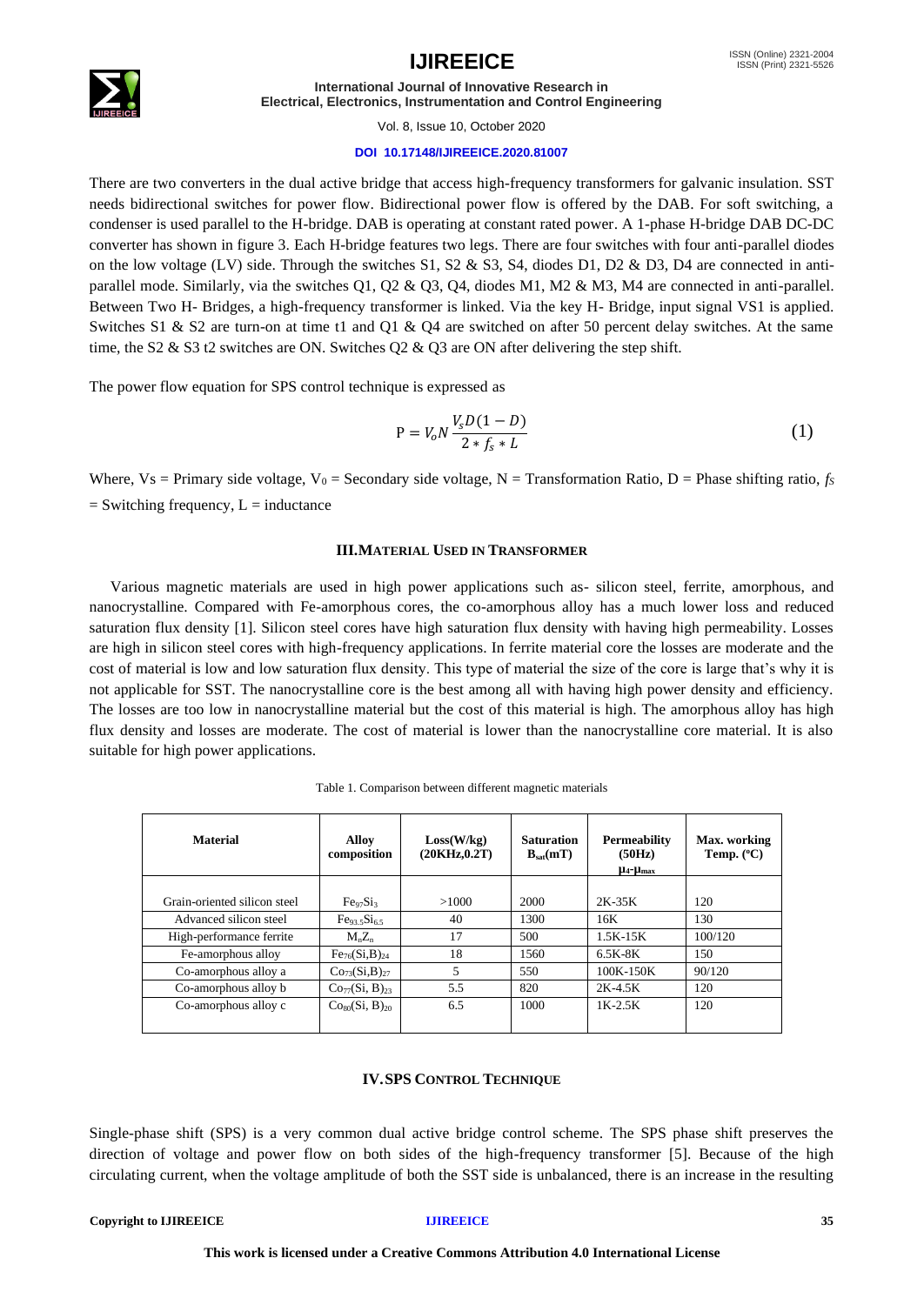## **IJIREEICE ISSN** (Online) 2321-2004



**International Journal of Innovative Research in Electrical, Electronics, Instrumentation and Control Engineering**

Vol. 8, Issue 10, October 2020

### **DOI 10.17148/IJIREEICE.2020.81007**

RMS and maximum current that increases the power losses and reduces its efficiency [16-20]. By using the SPS control strategy, these issues are eliminated. Figure 4, shows the primary and secondary gate pulse structures.



Fig.4 Primary gate pulse and secondary gate pulse

### A. *Design of control system for Single-phase shift technique*

A dual active bridge DC-DC converter closed-loop control system has been used in which the secondary H-Bridge output voltage ( $V<sub>O</sub>$ ) is compared with the reference voltage value ( $V<sub>ref</sub>$ ). Also, it feeds this error signal into the PI controller. This signal compares with the secondary H-bridge output current  $(I_0)$  and creates an error signal for this error, which is further transmitted to the PI controller [18]. The PI controller provides phase shifting between pulses. A schematic diagram of the SPS dual active bridge DC-DC converter control system, **s**hown in Fig.5.



Fig.5 Control system design for SPS Control Technique

### **V. RESULT & DISCUSSION**

The Proposed DC-DC DAB has been simulated in MATLAB® Simulink environment. Figure 6(a) presents the primary side of SST voltage that is 3800V AC, the primary side voltage is not pure sinusoidal and the voltage goes to zero. From Figure 6(b) it is evident that the voltage is stepped down to 400V AC at the secondary side but it is also not a pure sine wave and the voltage goes to dip at a certain time interval and voltage becomes zero at time 0.2sec, that makes the system unstable. As the DC-link capacitor is connected, ripples have been seen in output DC.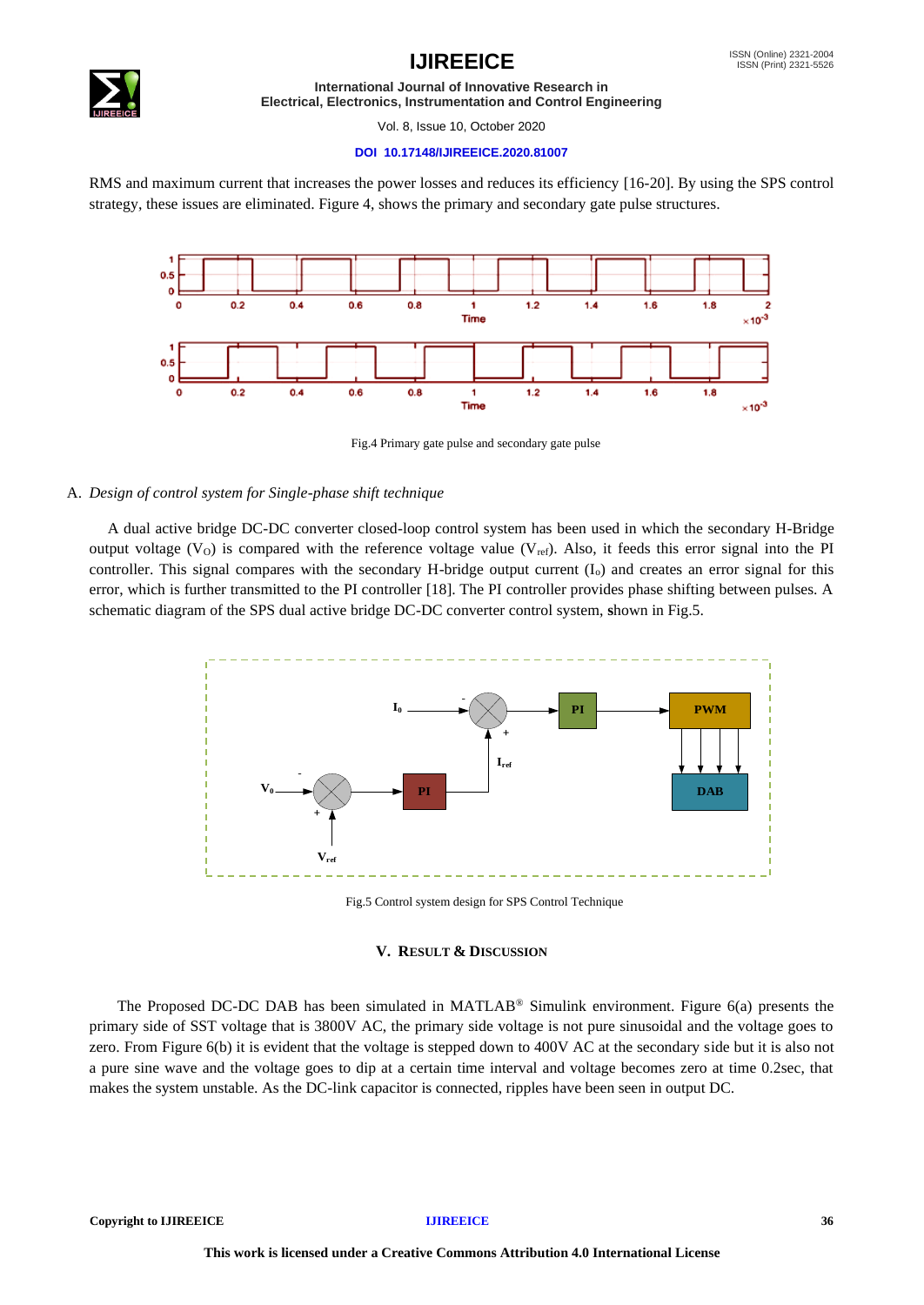

Vol. 8, Issue 10, October 2020

**DOI 10.17148/IJIREEICE.2020.81007**



It is due to the unbalancing of the dual active bridge. Figure 6(c) shows the output voltage of SST without SPS control. So it is necessary to apply a control strategy in the system to balance the output voltage. Further figure 7(a) shows the output voltage of the primary H-Bridge. The input voltage of the primary side is 3800V DC and the output voltage of the H-Bridge is a square wave. The SPS control technique is used here which improves the voltage of the system and stability. Further figure 7(b) presents the secondary voltage of SST. It is a low voltage side of SST. The low voltage is 400V AC. It shows that during the time interval 0 to 0.02sec the voltage is increased from 0 to 400V. After a time interval of 0.02sec, the voltage is stable and provides AC square waves. Figure 7(c) shows the output voltage of the secondary H-Bridge that is 400V DC.



Fig.6 Simulation result of SST without using SPS control. (a) Voltage at primary H-Bridge of SST at high voltage side. (b) Voltage at secondary H- Bridge of SST at low voltage side. (c) Output voltage of SST.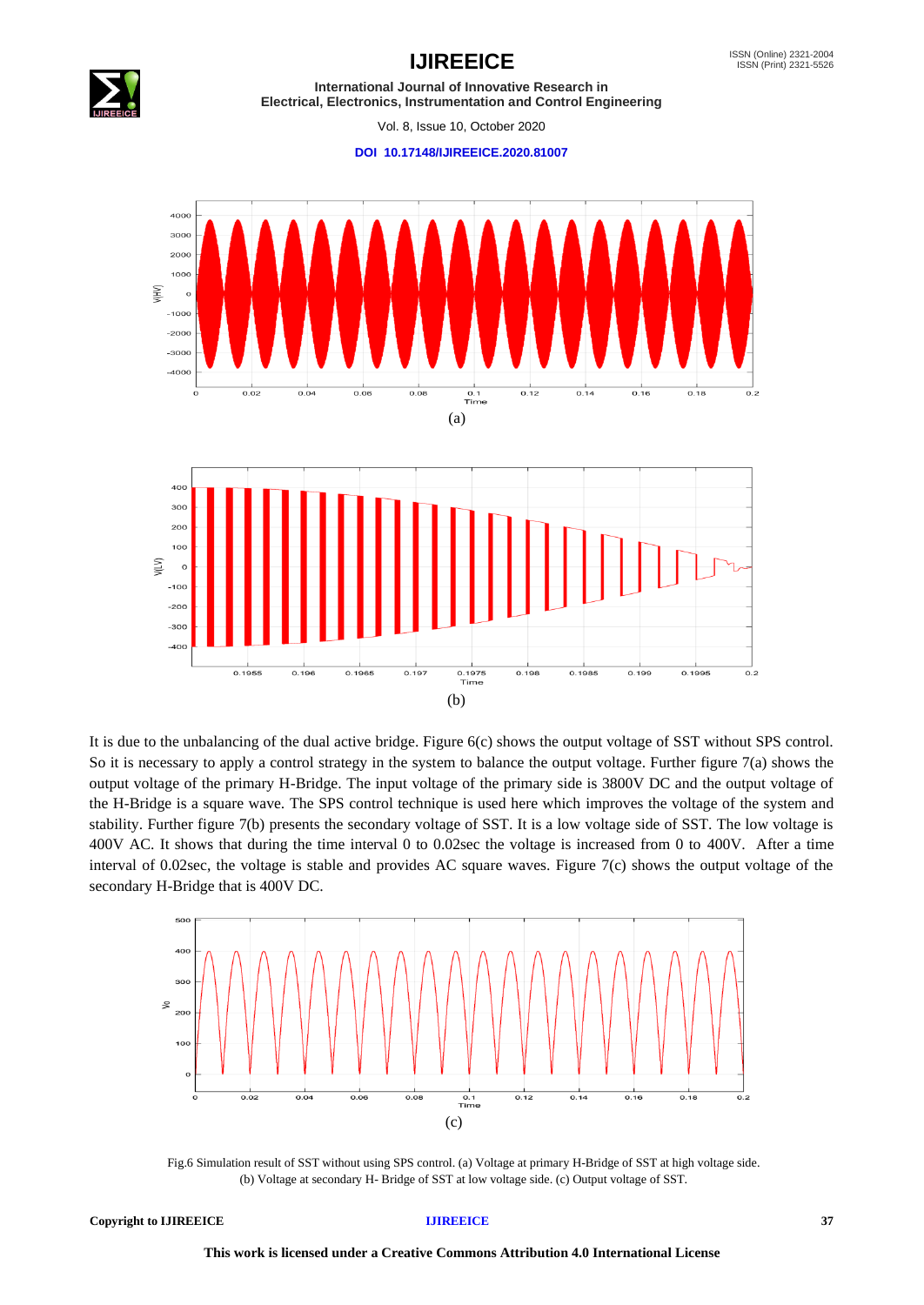

Vol. 8, Issue 10, October 2020

**DOI 10.17148/IJIREEICE.2020.81007**



Voltage at secondary H- Bridge of SST at low voltage side. (c) Output voltage of SST.

### **VI.CONCLUSION**

As the Co<sub>73</sub> (Si, B) <sub>27</sub> co-amorphous material has much lower loss compared with Fe-amorphous cores and have limited saturation flux density, it has been used for the core of SST. The isolated dual active bridge DC-DC converter with a single-phase shift control technique is exhibited via simulated results in MATLAB. This system offers the balancing of the voltage from both sides of the dual active bridge as well as improving the performance of the system and stability of the system. The SPS control based DAB converter plays an important role, offering reliable performance. This technique of close loop control also helps the system to maintain the necessary voltage on both sides of the Coamorphous core material based SST. The strategy of SPS control with the PI controller enhances its steady-state